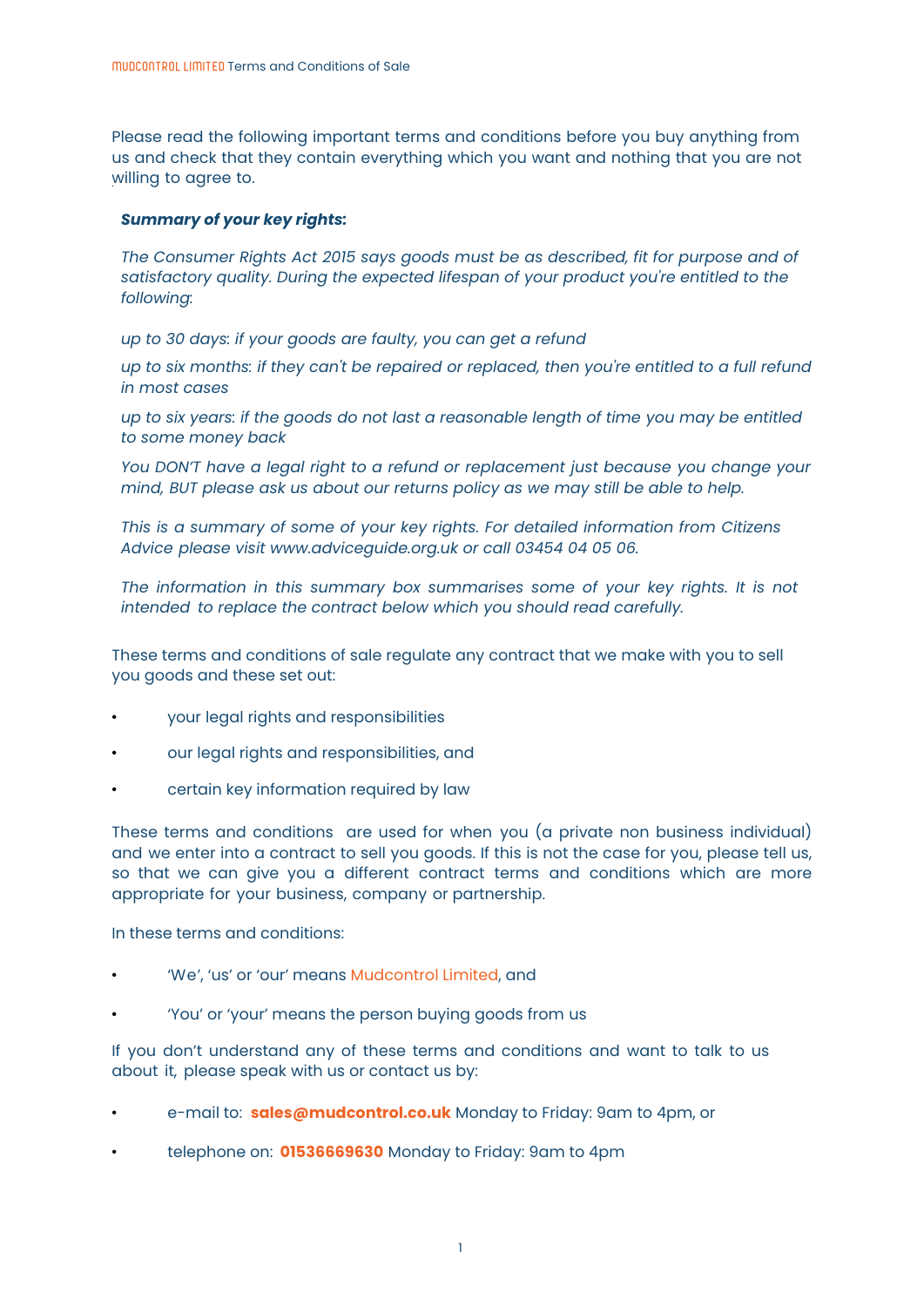• post to: **Mudcontrol Ltd, Mawsley Grange, Mawsley wood, old, Northants, NN6 9RN**

# *Who are we?*

**We are registered in England and Wales under company number: 11606650** 

**Our registered office is at: Headlands House, 1 Kings Court, Kettering Parkway,** 

**Kettering, Northants NN15 6WJ, United Kingdom** 

**Our VAT number is: GB311 7046 43**

#### **1 Introduction**

- 1.1 If you buy goods from us you agree to be legally bound by these terms and conditions and any documents referred to in them.
- 1.2 You may only buy goods from us for non-business reasons.

#### **2 Information we give you**

2.1 By law, the Consumer Contracts (Information, Cancellation and Additional Charges) Regulations 2013 say that we must give you certain key information before a legally binding contract between you and us is made (see the summary box below). We will give you this information in a clear and understandable way. Typically, we will do this before you buy the goods from us. Some of this information is likely to be obvious from the context. Some of this information is [als](#page-5-0)o set out in this contract, such as information on our complaint handling policy (see clause 10).

## *Information we will give you*

*We will give you information on:*

- *the main characteristics of the goods you want to buy*
- *who we are, where we are based and how you can contact us*
- *the total price of the goods including any value added tax or any other taxes (or where this cannot reasonably be worked out in advance, the manner in which we will work out the price)*
- *all additional delivery charges (or where this cannot reasonably be worked out in advance, the fact that such additional charges may be payable)*
- *the arrangements for payment, collection, delivery, performance, and the time by which we will deliver the goods*
- *our complaint handling policy*
- *the fact that we are under a legal duty to supply goods that are in conformity with the contract*
- information about the installation and/or fitting of the goods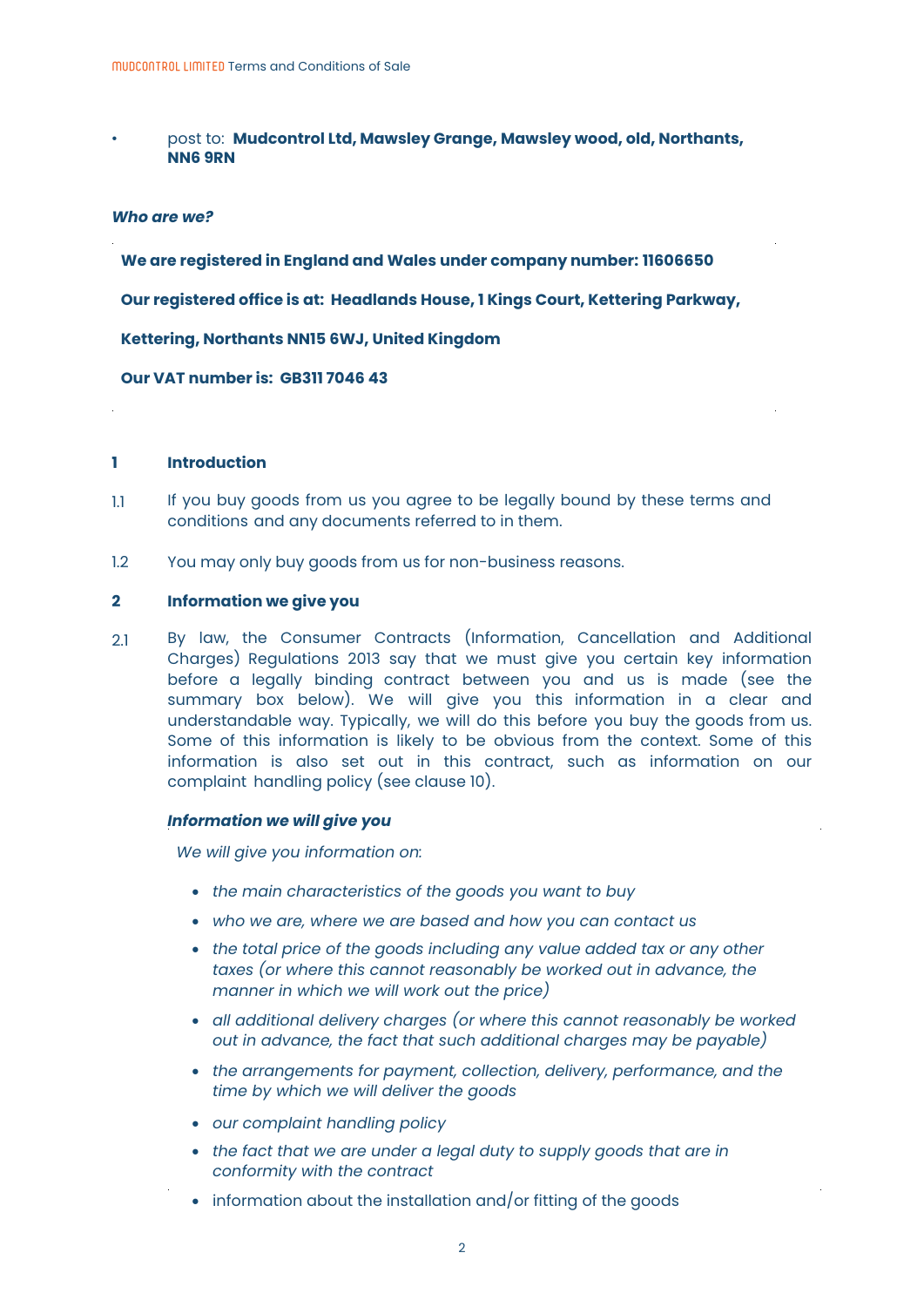- 2.2 The key information we give you by law forms part of the contract made between us (as though it is set out in full here).
- 2.3 If we have to change any key information once a legally binding contract between you and us is made, we can only do this if you agree to it.

#### **3 Your privacy and personal information**

- 3.1 Your privacy and personal information are important to us. Any personal information that you provide to us will be dealt with in line with our **Privacy Policy**, which explains what personal information we collect from you, how and why we collect, store, use and share such information, your rights in relation to your personal information and how to contact us and supervisory authorities if you have a complaint or query about the use of your personal information.
- 3.2 Our Privacy Policy is available at **www.mudcontrol.co.uk**

#### **4 Ordering goods from us**

- 4.1 Below, we set out how a legally binding contract between you and us is made:
	- 4.1.1 Any quotation given by us before you make an order for goods is not a binding offer by us to supply such goods. Any quotation will remain valid for a period of 30 days unless we expressly withdraw it or extend it in writing.
	- 4.1.2

When you decide to place an order for goods with us, this is when you offer to buy such goods from us.

4.1.3

When you place your order with us, we will acknowledge it by post or by email. This acknowledgement does not, however, mean that your order has been accepted.

4.1.4

We may contact you to say that we do not accept your order. If we do this, we will try to tell you promptly why we do not accept your order. This is typically for the following reasons:

- (a) the goods are unavailable
- (b) we cannot authorise your payment
- (c) you are not allowed to buy the goods from us
- (d) we are not allowed to sell the goods to you
- (e) you have ordered too many goods
- <span id="page-2-0"></span>(f) there has been a mistake on the pricing or description of the goods
- 4.1.5 We will only accept your order when we confirm this by post or we will email you to confirm this (Confirmation E-mail). At this point:
	- (a) a legally binding contract will be in place between you and us, and
	- (b) upon payment you may collect the goods or we will dispatch the goods to you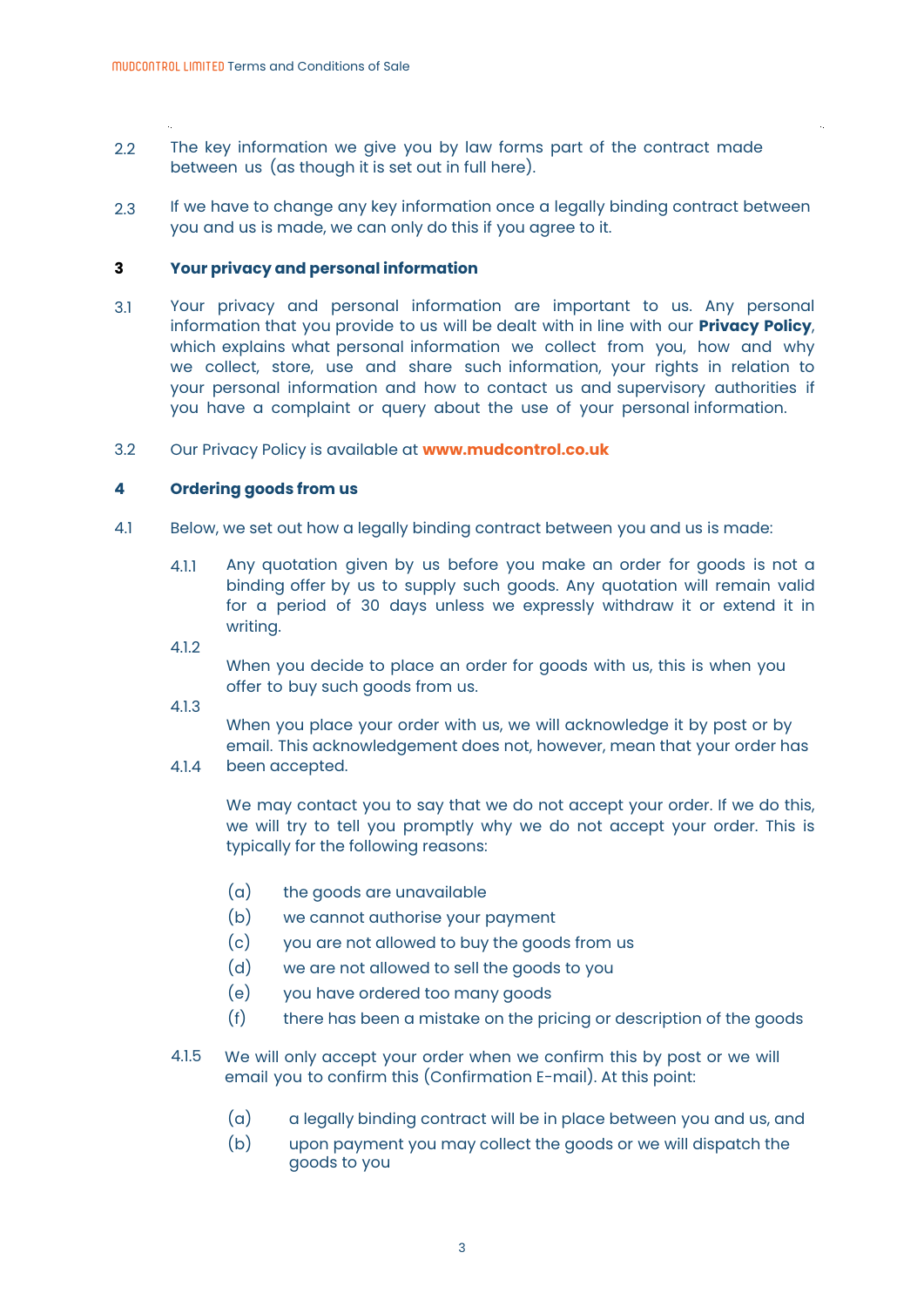4.2 If you are under the age of 18 you may not buy any goods from us.

#### **5 Delivery**

- 5.1 We use our employees or authorised delivery contractors to deliver our goods. If you want information on your collection or delivery options and costs, speak with us by Phone, E-mail, or visit our webpage before you place your order.
- 5.2 We will let you know by Phone or in a Confirmation E-mail (see clause [4.1.5\)](#page-2-0) the estimated date for delivery of the goods.
- 5.3 If something happens which:
	- 5.3.1 is outside of our control, and
	- 5.3.2 affects the estimated date of delivery

we will let you have a revised estimated date for delivery of the goods.

- 5.4 Delivery of the goods will take place upon your collection of the goods or when we deliver them to the address that you gave to us.
- 5.5 Unless you and we agree otherwise, if we cannot deliver your goods within 30 days, we will:
	- 5.5.1 let you know
	- 5.5.2 cancel your order, and
	- 5.5.3 give you a refund
- 5.6 If nobody is available to take delivery, please let us know in good time ahead of the delivery using the contact details at the top of this page.
- 5.7 You are responsible for the goods when collection or delivery has taken place. In other words, the risk in the goods passes to you when you take possession of the goods.
- 5.8 We do not make deliveries to any addresses outside of the UK without our prior agreement.
- 5.9 We may deliver your goods in instalments. If you want to see whether your [good](#page-2-0)s may be delivered in this way, please speak with us or check the Confirmation E-mail (see clause 4.1.5).

#### **6 Payment**

- 6.1 We accept cash, cheques and the some approved credit cards and debit cards.
- 62 Your credit card or debit card will be charged at the time of order and prior to the goods being ready for collection or dispatch.
- 6.3 All payments by credit card or debit card need to be authorised by the relevant card issuer.
- 6.4 The goods will not be released for collection or dispatched until your payment has been received by us (which in the case of a cheque means when it has cleared your bank account).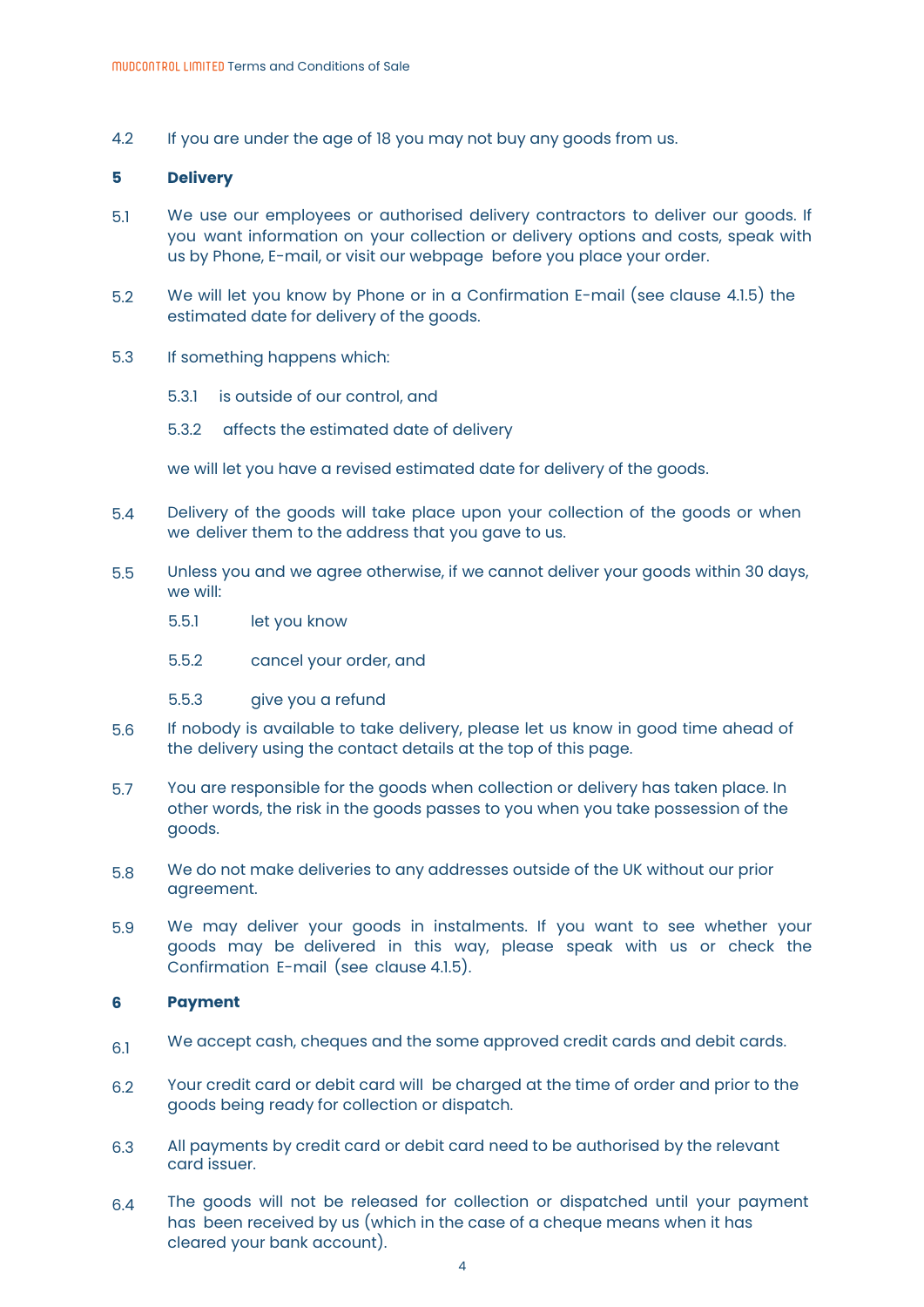- 6.5 The price of the goods:
	- 6.5.1 is in pounds sterling  $(E)(GBP)$
	- 6.5.2 includes VAT at the applicable rate
	- 6.5.3 does not include the cost of delivering the goods (if you want information on your delivery options and costs, speak with us or email us before you place your order.

#### **7 Nature of the goods**

- 7.1 The Consumer Rights Act 2015 gives you certain legal rights (also known as 'statutory rights'), for example, the goods:
	- 7.1.1 are of satisfactory quality
	- 7.1.2 are fit for purpose
	- 7.1.3 match the description, sample or model, and are installed properly
	- 7.1.4 (if we install any goods)
- 7.2 We must provide you with goods that comply with your legal rights.
- 7.3 While we try to make sure that all weights, sizes and measurements set out in our website are as accurate as possible, there may be a small tolerance of up to 5% in such weights and measurements.
- 7.4 Any goods sold:
	- 7.4.1 at discount prices as
	- 7.4.2 remnants
	- 7.4.3 as substandard

will be identified and sold as such. Please check that they are of a satisfactory quality for their intended use.

- 7.5 If we can't supply certain goods we may need to substitute them with alternative goods of equal or better standard and value. In this case:
	- 7.5.1 we will let you know if we intend to do this but this may not always be possible
	- 7.5.2

you can refuse to accept such substitutes, in which case we will offer you a refund or a replacement and let you know how long such an offer remains open for

#### **8 Faulty goods**

- 8.1 Your legal rights under the Consumer Rights Act 2015 (also known as 'statutory rights'), are set out at the top of these terms and conditions. They are a summary of your key rights. For more detailed information on your rights and what you should expect from us, please:
	- 8.1.1 visit our webpage: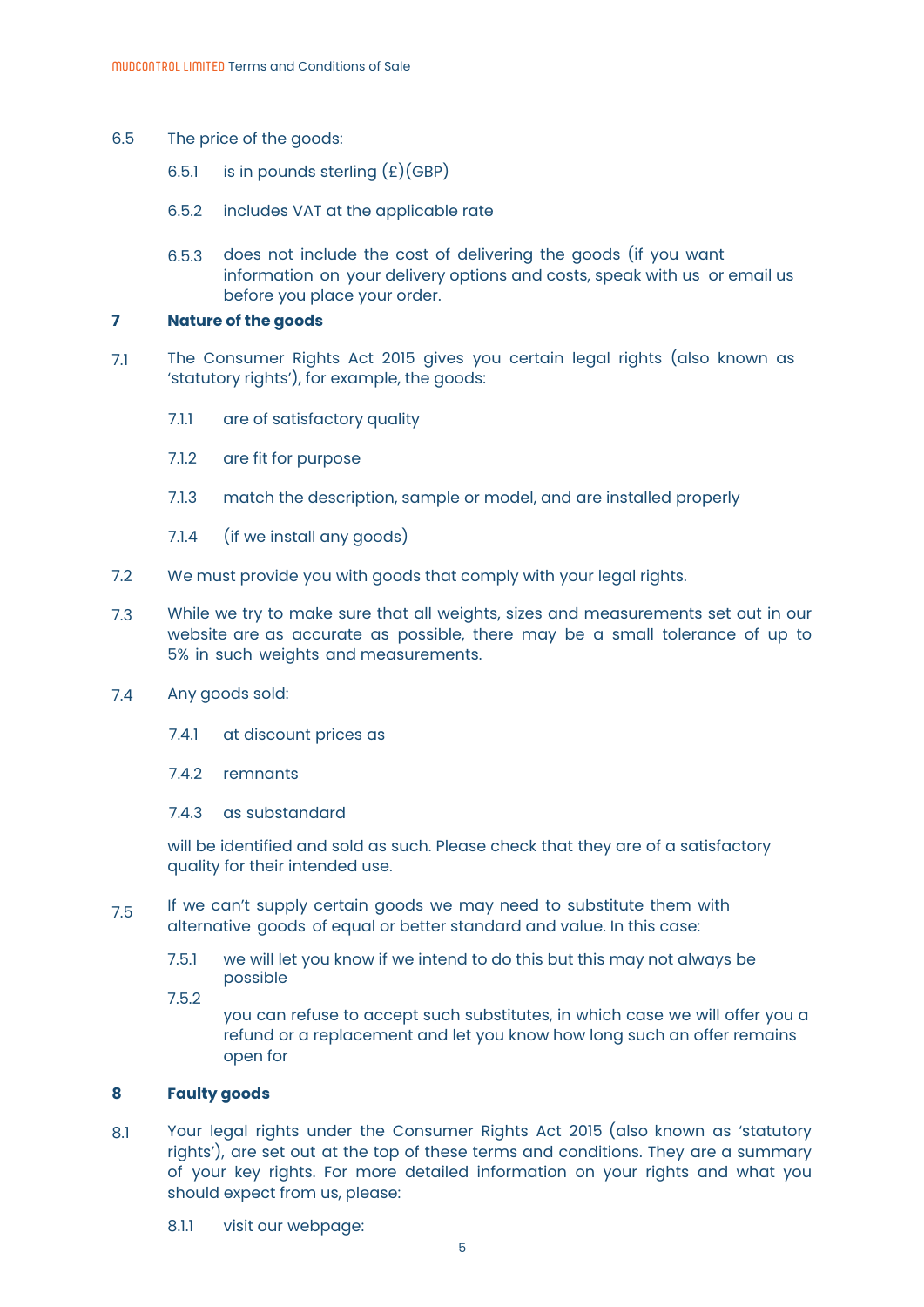- 8.1.2 contact us using the contact details at the top of this page, or
- 8.1.3 visit the Citizens Advice website www.adviceguide.org.uk or call 03454

04 05 06

- 8.2 Nothing in these terms and conditions affects your legal rights under the Consumer Rights Act 2015 (also known as 'statutory rights'). You may also have other rights in law.
- 8.3 Your legal rights under any Manufacturer's warranty are unaffected
- 8.4 Please contact us using the contact details at the top of this page, if you want:
	- 8.4.1 us to repair the goods
	- 842 us to replace the goods
	- 8.4.3 a price reduction
	- 8.4.4 a refund

#### **9 Limit on our responsibility to you**

- 9.1 Except for any legal responsibility that we cannot exclude in law (such as for death or personal injury) or arising under applicable laws relating to the protection of your personal information, we are not legally responsible for any:
	- 9.1.1 losses or damages that:
		- (a) were not foreseeable to you and us when your order for goods was accepted by us
		- (b) that were not caused by any breach on our part
		- (c) that arise from your failure to follow any installation and/or fitting instructions guidance or recommendations made by us in writing in respect of the goods
		- (d) arise from the movement of animals and/or livestock on or across the goods after the goods have been installed or fitted
	- 9.1.2 business losses
	- 9.1.3 losses to non-consumers

#### <span id="page-5-0"></span>**10 Disputes**

- 10.1 We will try to resolve any disputes with you quickly and
- 10.2 efficiently. If you are unhappy with:
	- 10.2.1 the goods
	- 10.2.2 our service to you
	- 10.2.3 any other matter
	- please contact us as soon as possible.